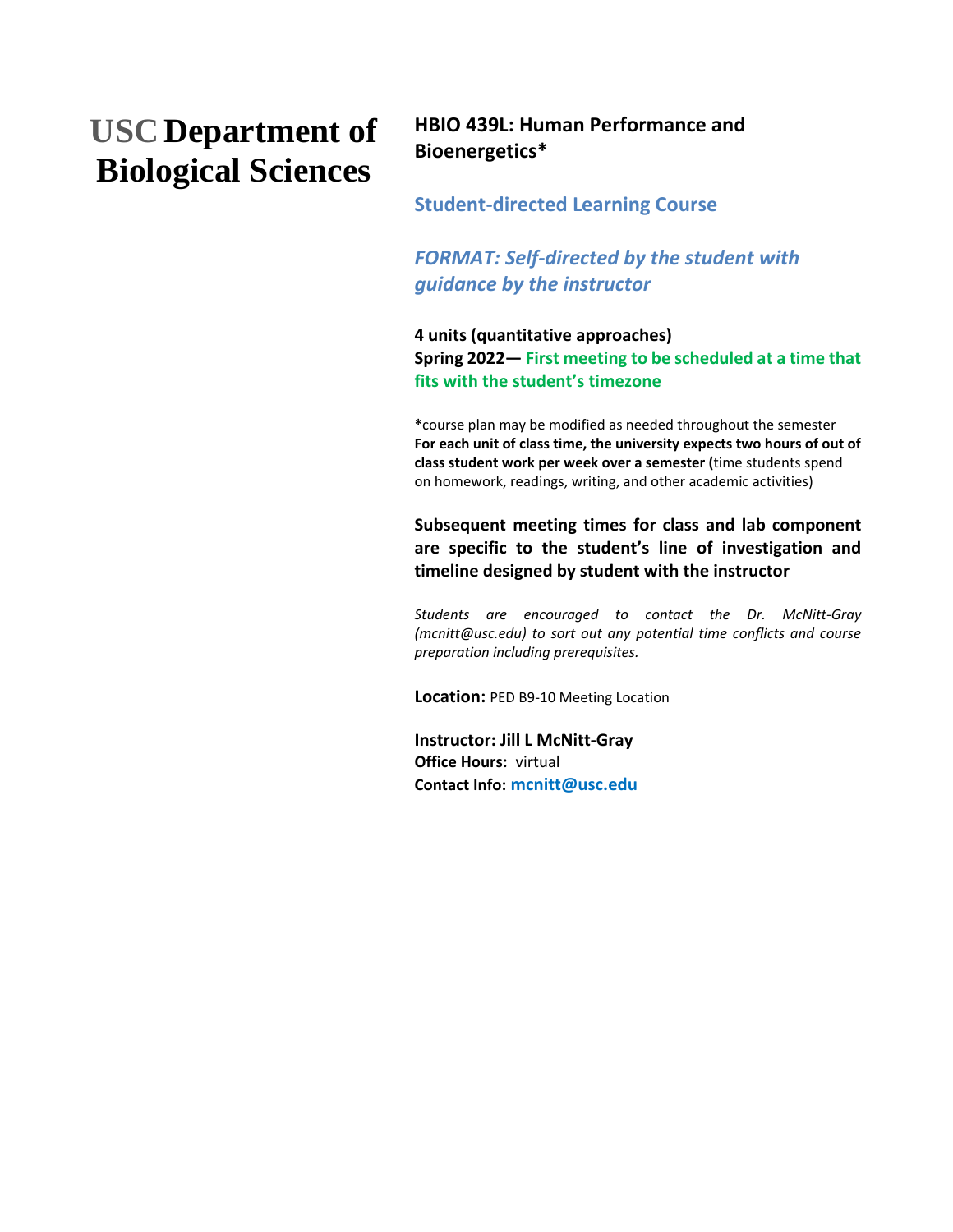## **Course Description**

This course is for students interested in problems at the interface of human and technology to advance human health in wellness. Students will learn about the cause-effect relationships governing human performance by gaining hands-on experience analyzing the physiological and biomechanical aspects contributing to human performance through the use of emerging technology.

This is a student-directed, problem-based learning experience. Topics and timelines will vary with student interests and timelines. Project milestones and timeline are determined by the student and the instructor.

*Exemplar topics* specific to preserving mobility may include integration of concepts from human performance, motor control, mechanical & physiological energy cost in populations of interest. For example:

a) *Positive learning transfer* during skill acquisition and role of feedback in improving performance

b) *Preparation to play: increasing capacity and improvement in multijoint control and force generation from prehab to rehab* 

c) *Integration of concepts related to biomechanics, motor control and functional anatomy*

d) *Integration of technology to track personal activity and improvemens in performance*

*e) Utilization of universal design to create environments where people of all abilities can thrive*

## **Data Collection Sites:**

Outside, USC Undergraduate laboratories Rancho Los Amigos National Rehabilitation Center, Downey, California

**Spring 2022 : Online Meeting Times and Field work with communities:** To be determined within COVID 19 guidelines

**Mission:** advance science, engineering, and innovation for the benefit of all people ( aligned with AAAS- **American Association for the Advancement of Science Mission)**

## *Think globally, act locally to support communities of practices using unverisal design principles*

Build community of practice with Educators and Scientists Science education in daily life and the town square Advocacy for evidence based practices Personalize learning experiences and personalized pathways toward careers in STEM Build communities of practice that fosters Diversity, Equity and Inclusion Strategic distribution of time and resources to sustain economic support of science Science diplomacy and policy Lifetime public engagement and translation of science into practice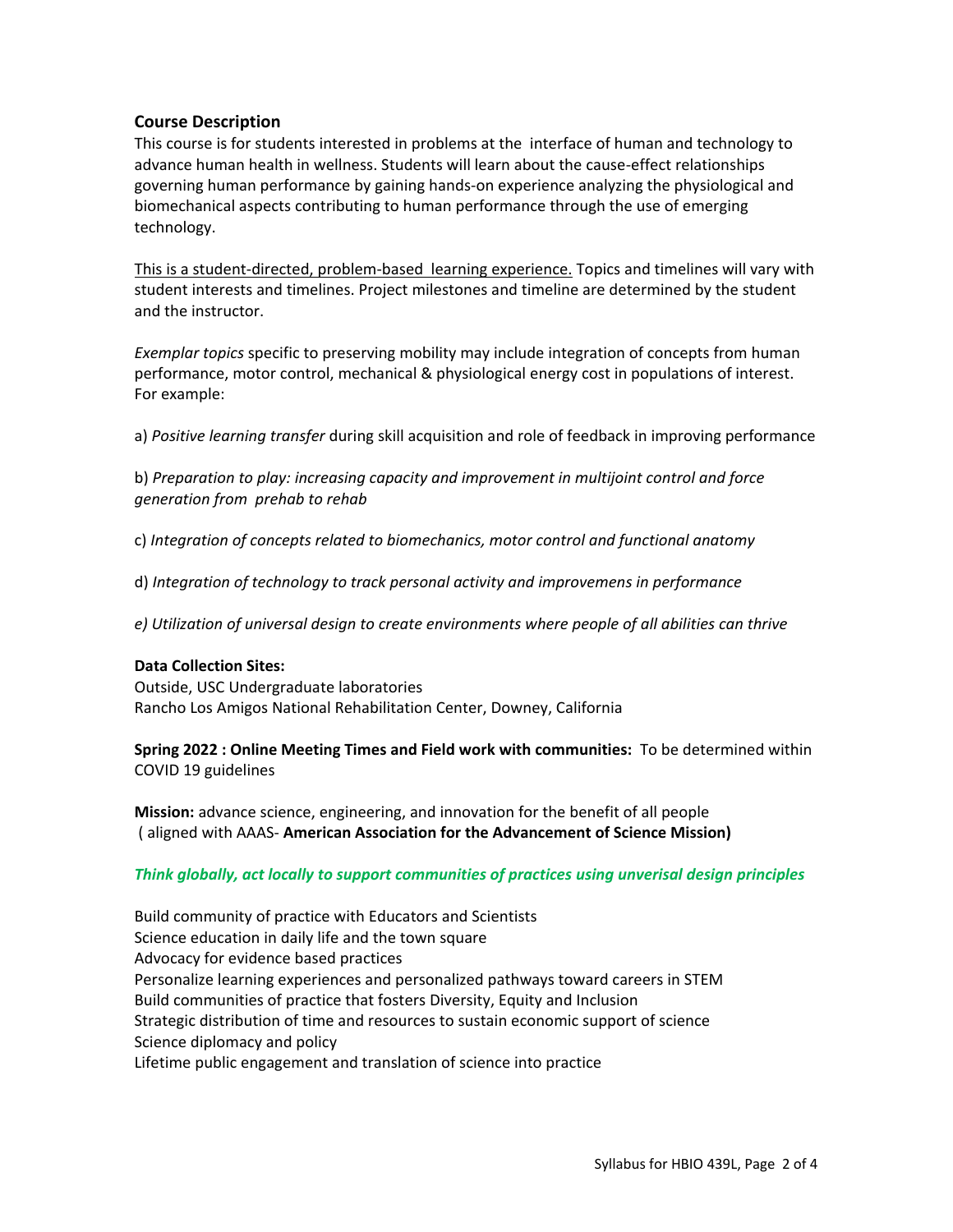## **Overarching Goals:**

- To develop a deeper understanding of the central and cross-disciplinary concepts of human biology that are of interest to the student
- To foster students' independent and collaborative work, which entails identifying, exploring, assessing and solving both conceptual and real-world problems through engineering design and the application of the scientific method, basic scientific principles and methodologies
- To place biological knowledge into an ethical context and apply biological principles to the resolution of ethical, sociocultural, and environmental issues

# **Learning Objectives**

- 1. Discuss the interplay and relative influence of biology and social context on dimensions of human diversity and health.
- 2. Apply cross-disciplinary scientific principles to explain how humans function, adapt and evolve.
- 3. Analyze and synthesize discipline-related content specific to real world problems and utilize the scientific method, basic scientific principles and methodologies concepts to clarify what is known, unknown or need further study.
- 4. Independently and collaboratively apply scientific knowledge as well as analytical and experimental skills to produce integrative original work.
- 5. Describe the structure/function of muscles, bones, joints and tissues of the human body.
- 6. Formulate testable hypotheses, design and conduct experiments, present interpretations of results and articulate reasoned conclusions to solve real-world and conceptual problems.
- 7. Safely and properly use scientific equipment, databases, Newton's Laws, and other mathematical and computational tools to advance working knowledge of cause-effect relationships governing human movement.
- 8. Use relevant sources of scientific evidence to construct a well-supported, logical argument, explain it to others using oral, written, and multimedia forms of communication in real world contexts

# **Personal Skill Development** includes focus on

- Habits of mind and body that support success including regular reflection on process
- Linking learning and clarify next steps on career path
- Value of intersectionality and interdependency in universal design
- Apply cross-disciplinary principles to advance knowledge of structure-function and cause-effect relationships
- Independently and collaboratively apply scientific knowledge, experimental, and analytical skills to produce integrative original work in an area of personal interest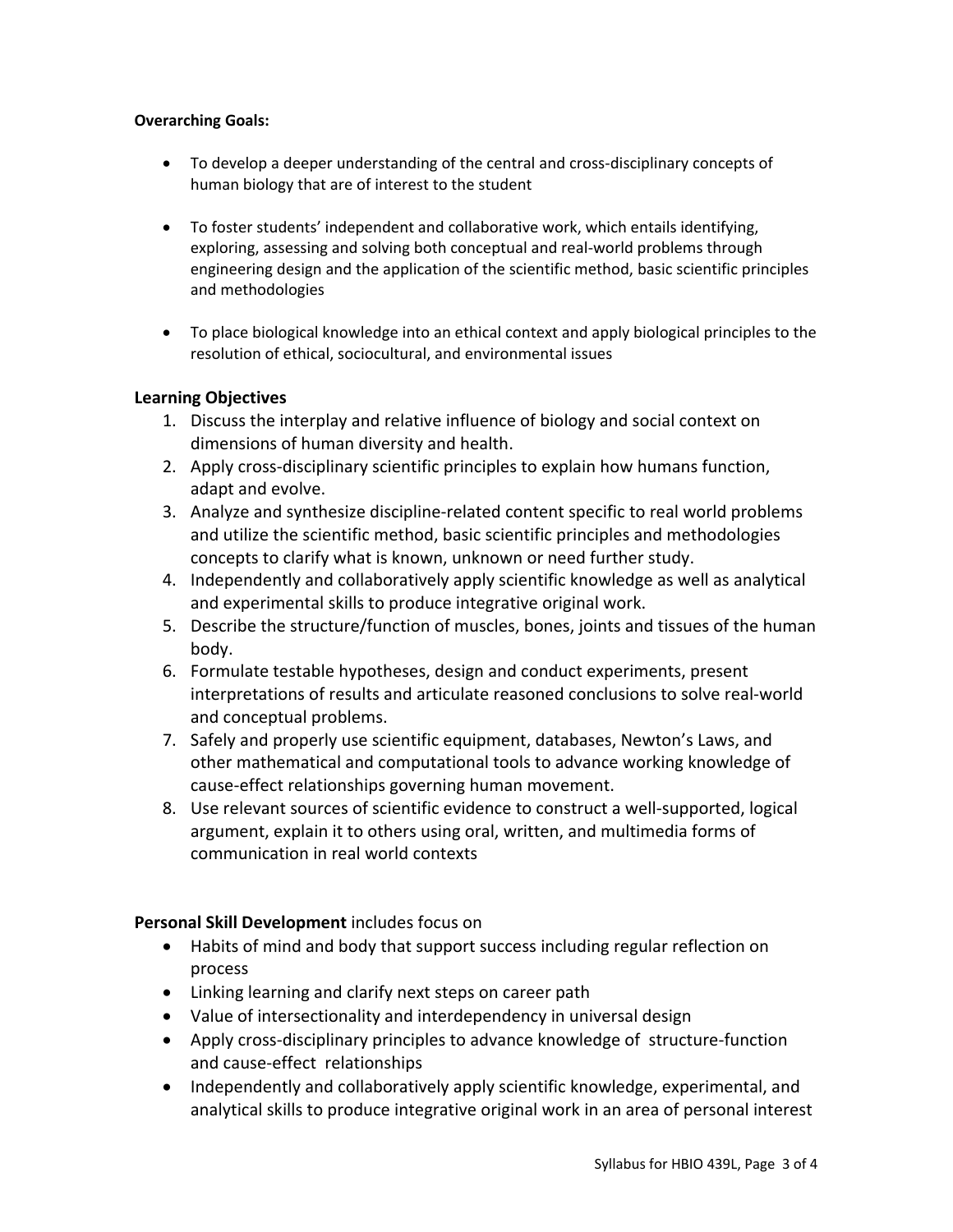- Formulate working hypotheses from peer-reviewed literature and design approaches to test hypotheses using scientific methodology
- Present scientific evidence in an ecologically relevant context using wellsupported rational and effective data visualization approaches

## **Course Notes: 4 units quantitative approach**

**Meeting Times:** To be determined together by student and professor (4-units: 200 minutes; 2-units: 100 minutes) The problem- based nature of this course requires that the meeting times will be specific to the project.

*Students are encouraged to contact the Dr. McNitt-Gray (mcnitt@usc.edu) to sort out any potential time conflicts and course preparation including prerequisites.*

## **Required Readings and Supplementary Materials**

Web-Based Lecture Notes, Selected Literature Readings, Electronic Storage Device Lab Notebook required at all times

## **Grading Breakdown**

Effective application of principles in projects during class (weekly progress required) (40%) weekly communication on progress/challenges using oral, written, and electronic means (10%) responsible practices including research involving human subjects, data management, data integrity, security, and privacy ( CITI certifications)

(10%) assimilation what is unknown and unknown through litererature review of relevant literature and in consultant with experts in the field

(15%) integration of multiple sources of information to advance working knowledge on topics of interest

(15%) visualization of cause-effect or form-function relationships

(10%) culminating end product of choice

**Standard Grading Scale**: >90% A range,> 80% B range, >70% C range, >65% D range, <65% F

#### **Course and Lab Schedule: A Weekly Breakdown**

**Weekly Topics: Class and Lab activities are integrated each week and will emphasize the following aspects from both a human biology, engineering, and computer science point of view. Teams can be formed based on mutual interest and complementary skill sets.**

#### *Exemplar Processes:* **Timelines will vary and are determined by student and instructor (personalized syllabus)**

For those interested in biomechanics, this provides *an example* of how skills are developed and problems are investigated qualitatively and quantitatively. Lab: includes experimentation in variety of forms specific to the line of investigation.

**1. Introduction: Research involving Human Subjects and Data management, security, and privacy**

Lab: On-line certification process (CITI certification)

- **2. Experimental Design and Literature Review, effective and ineffective approaches to date** Lab: Electronic library search and bibiliography references (Mendeley)
- **3. Physiology & Nutrition of Human Performance, integrating behavior data over time** Lab: Quantify metabolic aspects of complex motor skill, evaluate performance variables
- **4. Kinematic Data - principles & analysis, value what is measured**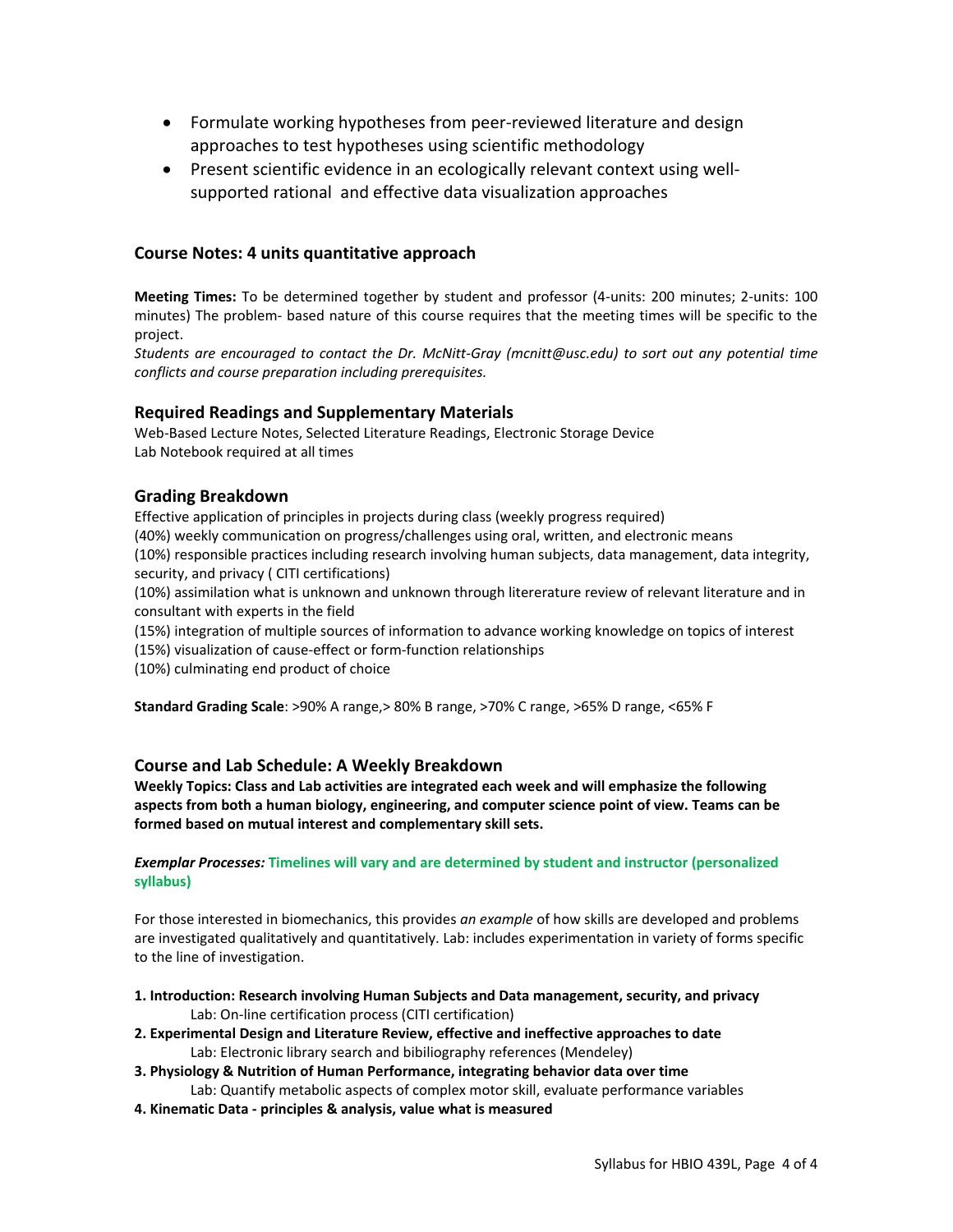Lab: Define mechanical objectives in each phase of task, digitally capture human motion / determine critical performance variables

#### **5. Motor Learning - Complex Motor Skills, integration of multiple sources of information to improve performance**

Lab: Analyze kinematic data in terms of perception-action, determine multi-joint coordination patterns

- **6. Kinetic Data - principles & analysis, data visualization of cause effect relationships** Lab: Use reaction force data, analyze critical performance variables
- **7. Propose Pilot Project (Draft of design, implementation, testing, evaluation)**
	- **Lab:** Develop plan for quantitatively evaluating performance between two conditions
- **8. Assimilate results from data collection ( apply data management skills and deal with messy data)** Lab: Develop plan for communicating results of performance evaluation
- **9. Physiology/ Motor Control Analysis (time synchronization of multimodal data collection approaches)** Lab: Analyze bioenergetics and motor performance using observed motion
- **10. Kinematic data analysis & Interpretation (establishing functionally relevant differences)** Lab: Characterize an individual's observed motion (total body / joint / segment levels)
- **11. Kinetic data analysis & Interpretation (data visualization of cause-effect relationships)** Lab: Analyze causes of observed motion (total body level analysis)
- **12. Propose final demonstrative product of learning experiences based on lessons learned**  Lab: Refine and iterate analysis and communication
- **13. Integrate bioenergetics and human performance components of project** Lab: Explain cause-effect relationships using data visualization or demonstration
- **14. Final Product Demonstrations with peer review**

Lab: Prepare experimental results and discussion (3 minute Presentation)

#### **15. Final Project Demonstrations with peer review**

## **Final Exam: Product of student's choosing**

#### *Examples include:*

Learn by doing experience for audience of choice: MS students, ergonomics administrator, prosthetist Public Health Info Tool kit, Technical note (J of Biomechanics format)

# **Statement on Academic Conduct and Support Systems**

#### **Academic Conduct:**

Plagiarism – presenting someone else's ideas as your own, either verbatim or recast in your own words – is a serious academic offense with serious consequences. Please familiarize yourself with the discussion of plagiarism in SCampus in Part B, Section 11, "Behavior Violating University Standards" [policy.usc.edu/scampus-part-b.](https://policy.usc.edu/scampus-part-b/) Other forms of academic dishonesty are equally unacceptable. See additional information in SCampus and university policies on scientific misconduct[, policy.usc.edu/scientific](http://policy.usc.edu/scientific-misconduct)[misconduct.](http://policy.usc.edu/scientific-misconduct)

#### **Support Systems:**

*Counseling and Mental Health - (213) 740-9355 – 24/7 on call*

[studenthealth.usc.edu/counseling](https://studenthealth.usc.edu/counseling/)

Free and confidential mental health treatment for students, including short-term psychotherapy, group counseling, stress fitness workshops, and crisis intervention.

*National Suicide Prevention Lifeline - 1 (800) 273-8255 – 24/7 on call* [suicidepreventionlifeline.org](http://www.suicidepreventionlifeline.org/)